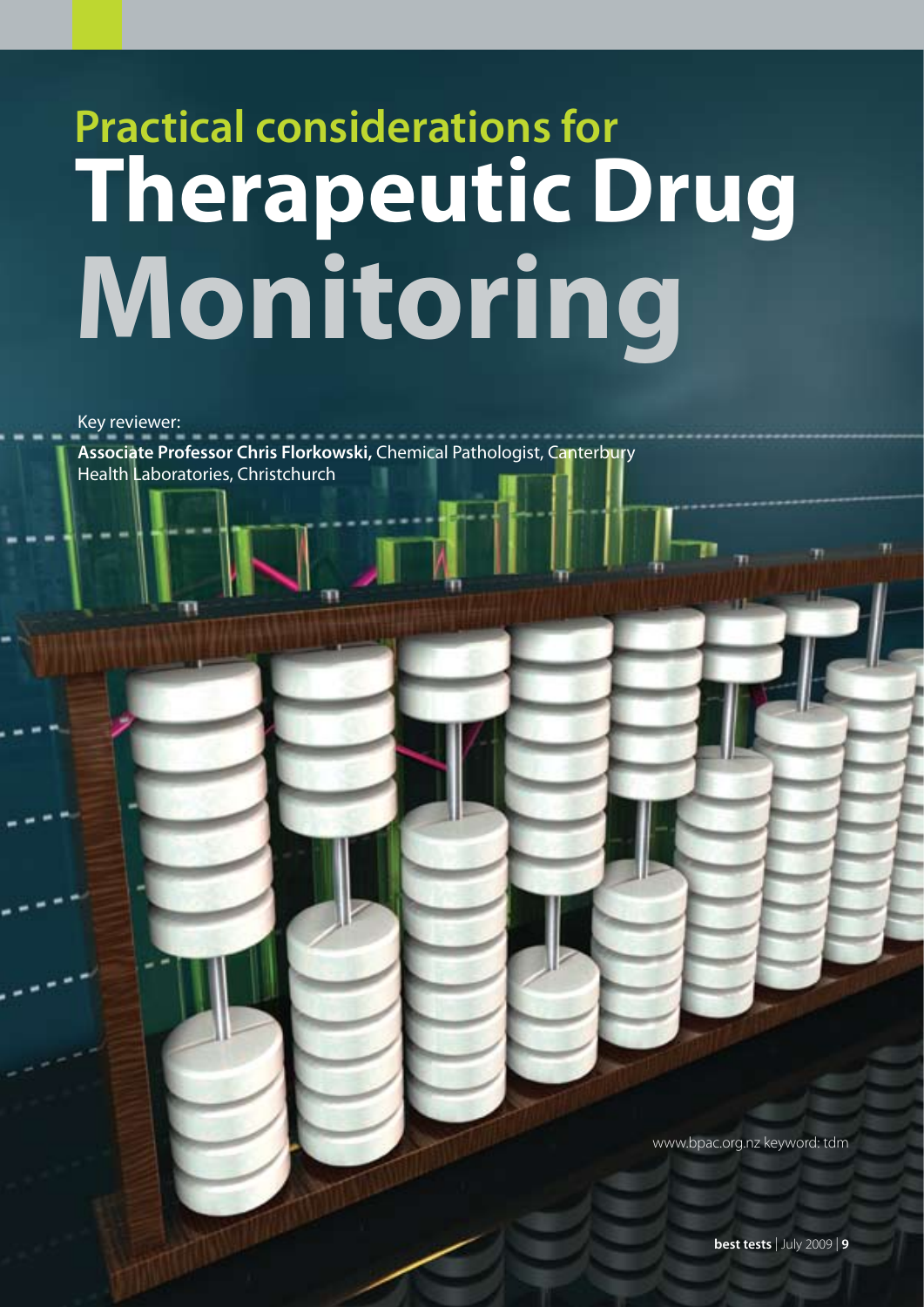Therapeutic drug monitoring (TDM) is the measurement of the concentration of specific drugs at intervals in order to adjust dosage regimens to achieve a desired clinical effect and avoid toxic effects.

TDM is used where:

1. There is an established relationship between blood drug concentration and therapeutic response and/or toxicity

In order to get meaningful results when undertaking therapeutic drug monitoring, the following needs to occur:

- • All dosing and collection time details should be included on the request from (see Table 1)
- Samples should not be collected until drugs have reached steady state (five half lives) (see Table 2)
- • Bloods should be collected at the recommended sampling time (see Table 2)

# **The timing of blood collection is important**

## **Sample once steady state achieved**

In most cases blood samples should not be collected until concentrations have reached steady-state. This occurs when the rate of drug administration and drug elimination are equal, for most drugs this is achieved after 4–5 halflives. If a loading dose has been administered, steady state may be achieved earlier. Drug concentrations may be determined earlier if toxicity is suspected. It is important to wait for steady-state both at initiation and following any dosage change.

### **Sample at the appropriate time in relation to last dose**

When a drug is administered, it goes through the stages of absorption, distribution, metabolism and elimination. Drug concentrations are generally measured in the elimination phase (correlates with trough) as this gives a more predictable and reliable guide to drug dosing.

Different drugs have variable pharmacokinetic characteristics, for instance, digoxin and lithium have extended distribution phases following dosing. This means, that if blood is taken too soon after administration, the level will appear to be elevated.

- 2. There is a poor relationship between blood drug concentration and drug dosage
- 3. There are clear clinical indications for the test (such as: no response to treatment; suspected non-compliance; signs of toxicity)
- 4. The specimen can be provided, appropriately timed and dated, with identifiable patient information
- 5. Adequate clinical information is supplied to allow the interpretation of results

# **Details to include on the request form**

To accurately interpret results, it is important the request form contains all relevant information. See Table 1.

It can be difficult to make sense of a result unless collection time and previous last dose is known. For example, drug levels that are in the toxic range may have been taken only a few hours post dose, and therefore the drug was still in its distribution phase.

It is important to note how long the person has been on the drug, to ascertain they have achieved steady-state. If there are any known issues with compliance, include on the form.

It is also useful to include on the request form any comorbidities or other medications, as these may effect the drug pharmacokinetics. For example, steady-state for digoxin is 5–7 days, but may take up to three weeks in a person with renal failure.

### Table 1: Information required on request form<sup>1</sup>

| Time sample collected                                    |
|----------------------------------------------------------|
| Time dose given                                          |
| Dosage regimen (dose, duration, dosage form)             |
| Patient demographics (age/sex)                           |
| Other medications                                        |
| Other relevant co-morbidities (e.g. renal/liver disease) |
| Indications for testing (e.g.? toxicity, non-compliance) |